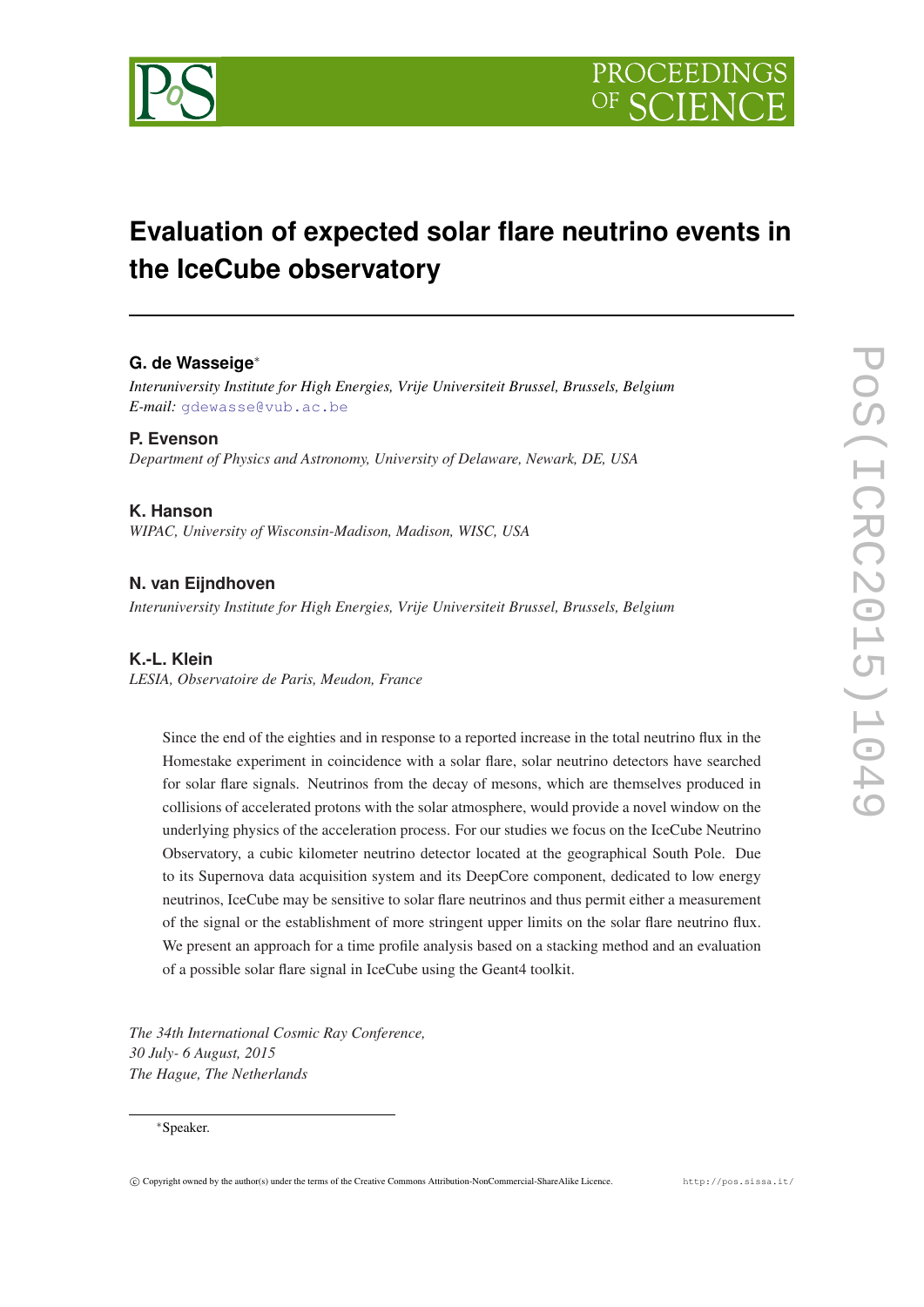# <span id="page-1-0"></span>1. Introduction

In 1988, the Homestake experiment observed an increase in the total number of events in a possible correlation with energetic solar flares [[1](#page-7-0)]. Bahcall predicted that if this increase were indeed due to solar flares, this would lead to large characteristic signals in neutrino detection experiments [\[2\]](#page-7-0). After Bahcall's prediction, neutrino detectors such as Kamiokande [\[3\]](#page-7-0) and SNO [[4](#page-7-0)] performed several measurements. Even though these detectors used different solar flare samples and analyses, none of them has been able to confirm the possible signal seen by Homestake.

Solar flares convert magnetic energy into plasma heating and kinetic energy of charged particles such as protons. Protons injected downwards from the coronal acceleration region will interact with the dense plasma in the low solar atmosphere. Because of the pion production channel through proton-nucleus interactions in the chromosphere and the subsequent decay of charged pions as presented in Equation 1.1, solar flare neutrinos will be of great interest for investigating hadronic acceleration and the subsequent interactions in the chromosphere. These neutrinos would indeed constitute a new way to study particle acceleration in solar flares, providing new constraints on e.g. the proton spectral index or the composition of the accelerated flux. Also, as pointed out by R.J. Murphy et al. in [[5](#page-7-0)] concerning gamma-rays and neutrons, solar flare neutrinos would offer the potential to learn about the structure and evolution of the flare environment.

$$
p + p \quad \text{or} \quad p + \alpha \longrightarrow \begin{cases} \pi^{+} + X \\ \pi^{0} + X \\ \pi^{-} + X \end{cases}
$$
\n
$$
\pi^{+} \longrightarrow \mu^{+} + \nu_{\mu} \qquad \mu^{+} \longrightarrow e^{+} + \nu_{e} + \bar{\nu}_{\mu}
$$
\n
$$
\pi^{0} \longrightarrow 2\gamma
$$
\n
$$
\pi^{-} \longrightarrow \mu^{-} + \bar{\nu}_{\mu} \qquad \mu^{-} \longrightarrow e^{-} + \bar{\nu}_{e} + \nu_{\mu}
$$
\n
$$
(1.1)
$$

Besides neutrinos, solar flares emit radiation across the entire electromagnetic spectrum [\[6\]](#page-7-0). Gamma-rays are produced in this context by both neutral pion-decay and secondary electron bremsstrahlung. The pion-decay gamma-rays will be particularly useful in the neutrino search as outlined hereafter.

#### 2. Evaluation of the solar flare neutrino flux

#### 2.1 Details and parameters of the simulation

In order to evaluate the neutrino flux produced by a single solar flare, we have designed a Geant4 simulation [\[7\]](#page-7-0) of proton-nucleus interactions in the chromosphere. We have used the "Model of Chromospheric Flare Regions" [[8](#page-7-0)] to define the density profile of the interaction region, i.e. the chromosphere [\[9\]](#page-7-0). We did not simulate the hadron acceleration nor any other magnetic effects in the current simulation. Because we expect these non-simulated effects to have a rather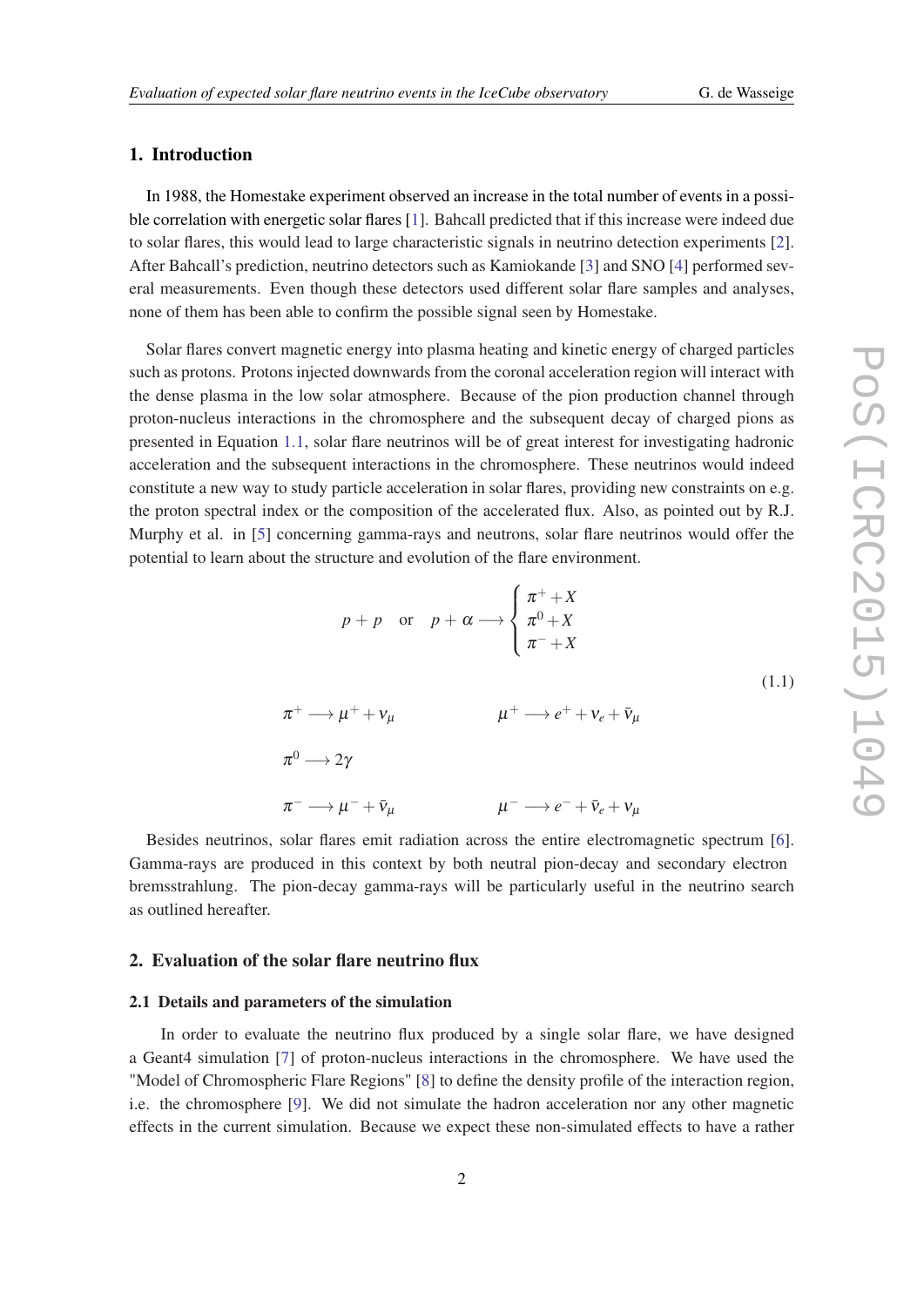important impact on the neutrino flux produced in the direction of the Earth, we have simulated the two most extreme cases - the most realistic case expected to be somewhere in between - which are:

- a proton beam tangent to the chromosphere in the direction of the Earth (henceforth referred to as *beamed distribution*)
- an isotropic distribution of protons injected vertically into the chromosphere (i.e. *isotropic distribution*)

Both of these proton distributions have been injected from the corona in the direction of the chromosphere. The influence of these two distributions on the solar flare neutrino flux directed to the Earth is shown in Figure [1a](#page-3-0) where the effect of the beaming yielding a harder spectrum is clearly visible.

In order to be as model-independent as possible, one of the proton spectra injected in this simulation has been derived from gamma-ray observations of the June 3, 1982 event by R.J. Murphy and R. Ramaty [[10\]](#page-7-0). We will call this  $E^{-3.1}$  spectral index *Model A*. A second proton spectrum, a generic  $E^{-2}$ , has also been simulated and will be mentioned as *Model B*. The details of these two different models are presented in Table 1 and their influence on the solar flare neutrino flux in direction of the Earth is shown in Figure [1b.](#page-3-0) Here it is seen that the *E* −2 spectrum yields an order of magnitude more neutrinos than model A, and is probably a very optimistic scenario.

|         |            | Model   Proton spectrum   Total number of protons |
|---------|------------|---------------------------------------------------|
| Model A | $F^{-3.1}$ | $2.2 \times 10^{33}$                              |
| Model B | $F^{-2}$   | $7.9 \times 10^{32}$                              |

Table 1: Details of the two different models of proton spectra simulated. The *Total number of protons* represents the total number of protons which have been accelerated to an energy  $E >$ 30 MeV by the solar flare. These numbers have been obtained by considering that the total solar flare energy is the same in both models  $<sup>1</sup>$ .</sup>

The production of neutrinos by protons with energies below 500 MeV can be neglected. We furthermore considered that no protons were accelerated beyond some energy, the upper cutoff, which was treated as a free parameter. The evidence of an upper cutoff in the accelerated proton spectrum has been demonstrated by  $D<sub>j</sub>$ . Heristchi et al. [\[11\]](#page-7-0). As highlighted in the same paper [[11\]](#page-7-0), the upper cutoff may not be as sharp as they have defined it but may be represented by a rapid change in the spectral index at high energies. Considering that the latter would produce more neutrinos at high energies than the former one, we have not simulated this effect in the present simulation <sup>2</sup>. Instead, we have performed our simulations for different upper cutoff values, i.e. 1, 2, 3 and 5 GeV. The difference in the solar flare neutrino flux directed to the Earth due to the variation of the upper cutoff of the accelerated proton distribution is shown in Figure [1c.](#page-3-0) Note that the cutoff values above or equal to 3 GeV basically yield the same result.

<sup>&</sup>lt;sup>1</sup>Even though this approximation may not be correct for a general flare, it becomes reasonable for the solar flare sample which will be considered (see Section [4](#page-6-0)).

<sup>&</sup>lt;sup>2</sup>A future version of the simulation will study the impact of this potential contribution of a softer spectrum above the upper cutoff.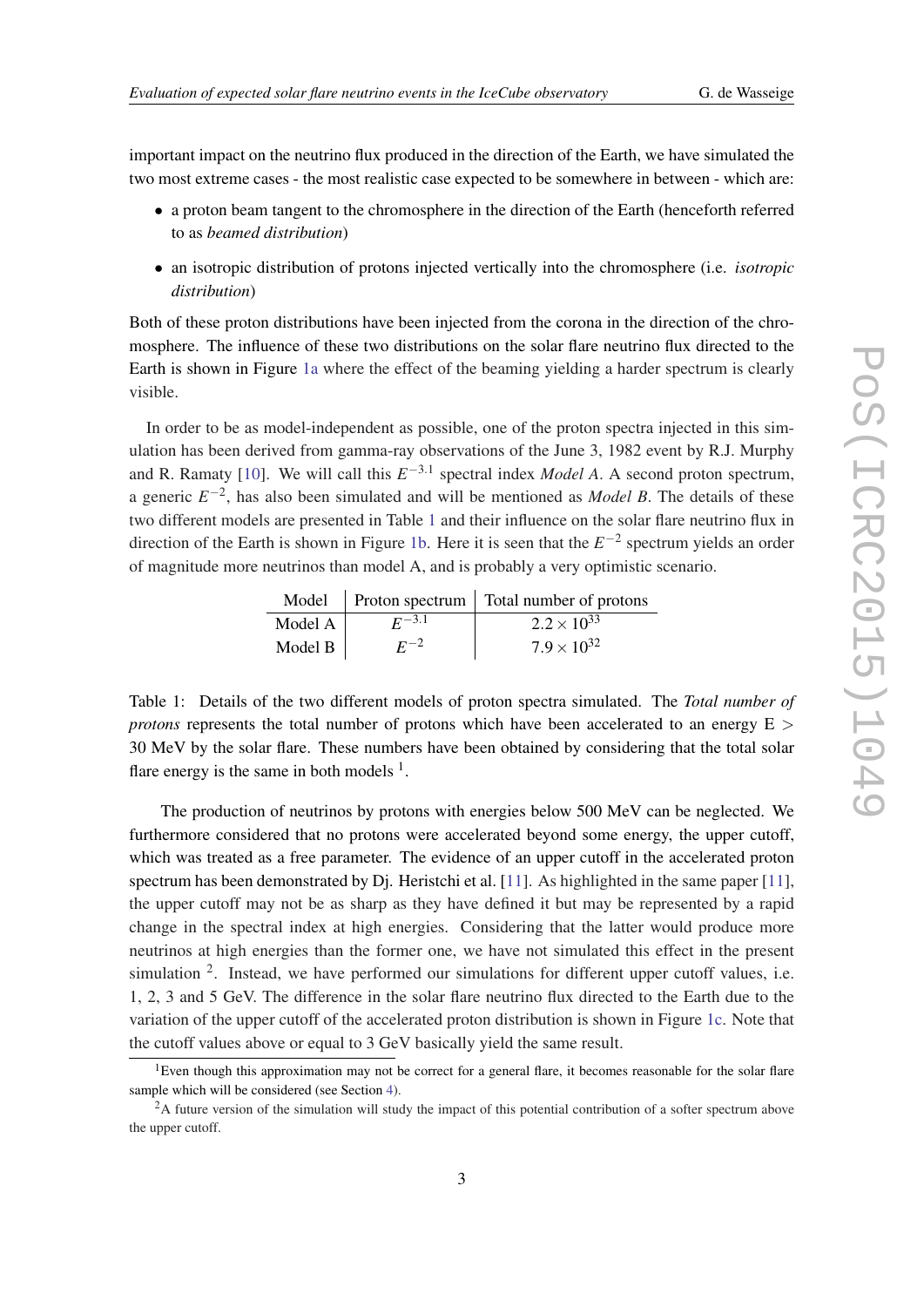

<span id="page-3-0"></span>

Figure 1: Influence of specific parameters of the accelerated proton flux on the solar flare neutrino flux directed to the Earth. The studied parameter is mentioned below each plot. For the influence of the spectral index, a *beamed distribution* has been assumed as well as for the upper cutoff for which the *Model A* has been used.

The composition of the accelerated flux is not investigated here; a pure accelerated proton flux has been assumed <sup>3</sup>. A mixed accelerated flux would in any case boost the neutrino flux directed to the Earth.

#### 2.2 Solar flare neutrino flux

In order to evaluate the feasibility that IceCube would be able to see a signal from solar flares, we have investigated the tangent injection of a proton spectrum based on the *Model A* standing here as the most optimistic but realistic case. The solar flare neutrino flux expected for the two extreme upper cutoff values considered in this simulation are presented in Table [2.](#page-4-0) One will note that the spectrum has been divided into two parts :  $< 100$  MeV and  $> 100$  MeV. Even though this distinction will be convenient in Section [3,](#page-4-0) it follows, as expected, a physical reality of two different behaviors of the neutrino spectrum as shown in Figures 1; the low energy part is indeed due to the bulk of the pion-decay bump while the higher energies represent the tail of this bump.

In order to evaluate how reasonable our simulated single solar flare neutrino flux is, we have compared it with the limits set by Homestake [\[1\]](#page-7-0) and Kamiokande [\[3\]](#page-7-0). One can easily see in Figure [2](#page-4-0) that neither Kamiokande nor Homestake were supposed to see a signal from a single solar

<sup>&</sup>lt;sup>3</sup>The composition of the simulated atmosphere is nevertheless a mixing of Hydrogen and Helium in a ratio He: $H =$ 1:9.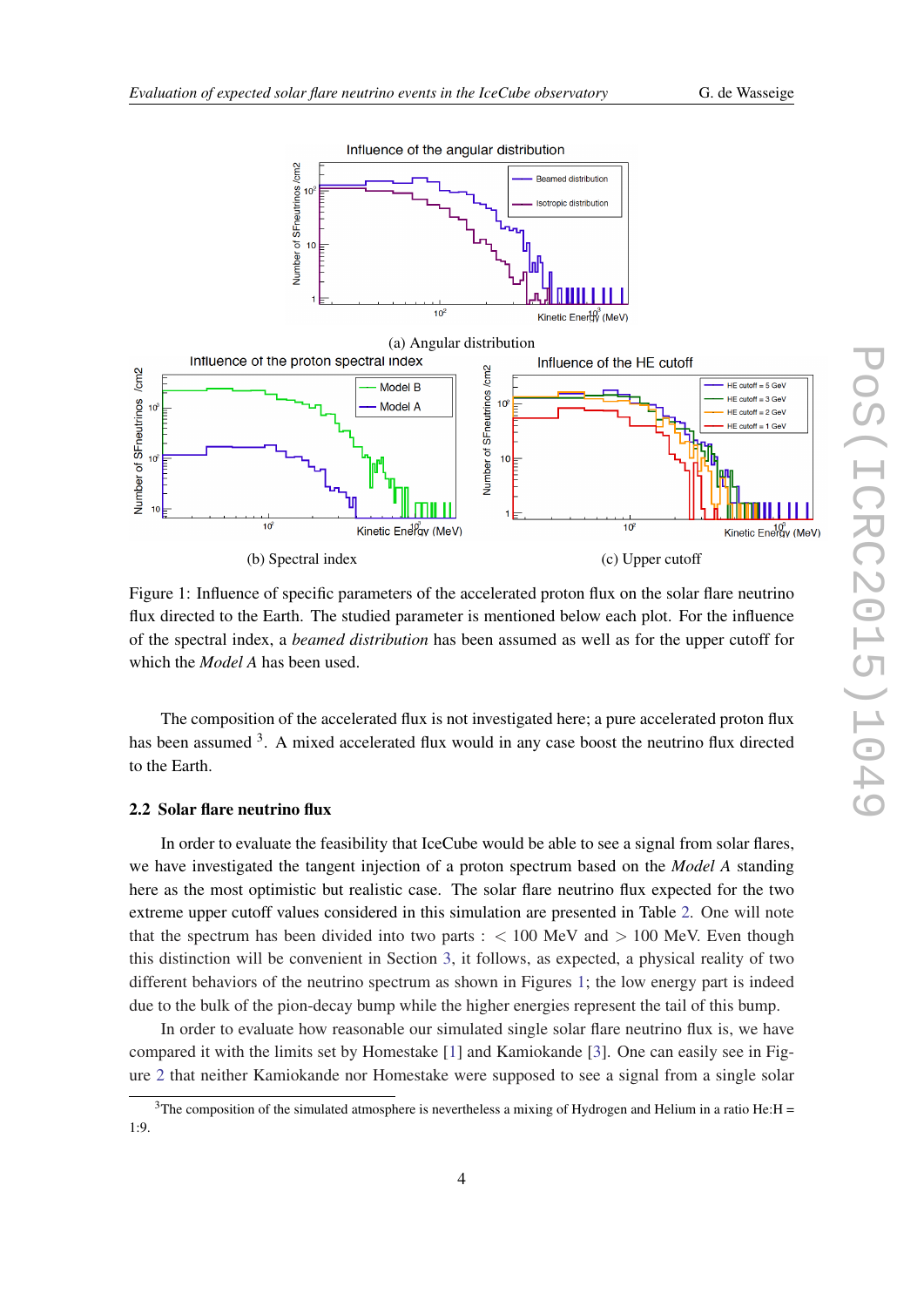|  | G. de Wasseige |  |
|--|----------------|--|
|  |                |  |

| Energy range     | Neutrino fluence at Earth   Spectrum          |                |
|------------------|-----------------------------------------------|----------------|
| $10 - 100$ MeV   | $398^a$ - 770 <sup>b</sup> v cm <sup>-2</sup> | F <sub>0</sub> |
| $100 - 1000$ MeV | $221^a$ - 783 <sup>b</sup> v cm <sup>-2</sup> | $E^{-2.3}$     |

<span id="page-4-0"></span>Table 2: Expected neutrino fluence at Earth and spectrum for one single solar flare. The numbers presented in this table have been obtained from the simulation of a tangent injection of the proton spectrum described by the *Model A* with an upper cutoff at 1 GeV (a) and 5 GeV (b).

flare considering the parameters which have been used to design the present simulation. Nevertheless, some dramatically energetic solar flares such as the "X-Whatever-flare" (X28) from November 4, 2003 might produce a larger neutrino flux. The solar flare neutrino flux obtained through the simulation described in the present work is therefore consistent with previous observations.



Figure 2: Comparison of the single solar flare neutrino flux obtained from the simulation with the limits set up by Homestake [\[1](#page-7-0)] and Kamiokande [[3](#page-7-0)]. These limits have been obtained interpreting the sensitivity plot in [\[3\]](#page-7-0) as neutrino flux (cm<sup>-2</sup> MeV<sup>-1</sup>) versus neutrino energy (MeV) for the  $(v_e : \bar{v}_e : v_\mu : \bar{v}_\mu = 1 : 1 : 2 : 2$ ) case.

### 3. IceCube and solar flare neutrinos

IceCube, the neutrino observatory buried in the Antarctic ice, is made of 86 vertical strings, each one containing 60 optical modules connected to it. These 5160 modules, located between 1450 and 2450 meters below the South Pole surface, detect Cherenkov light emitted by charged leptons produced in neutrino interactions with the nearby ice or underlying bedrock. Even though IceCube has been designed to detect TeV neutrinos [\[12](#page-7-0)], it contains a dense sub-detector and a data acquisition system dedicated to study neutrinos with lower energies.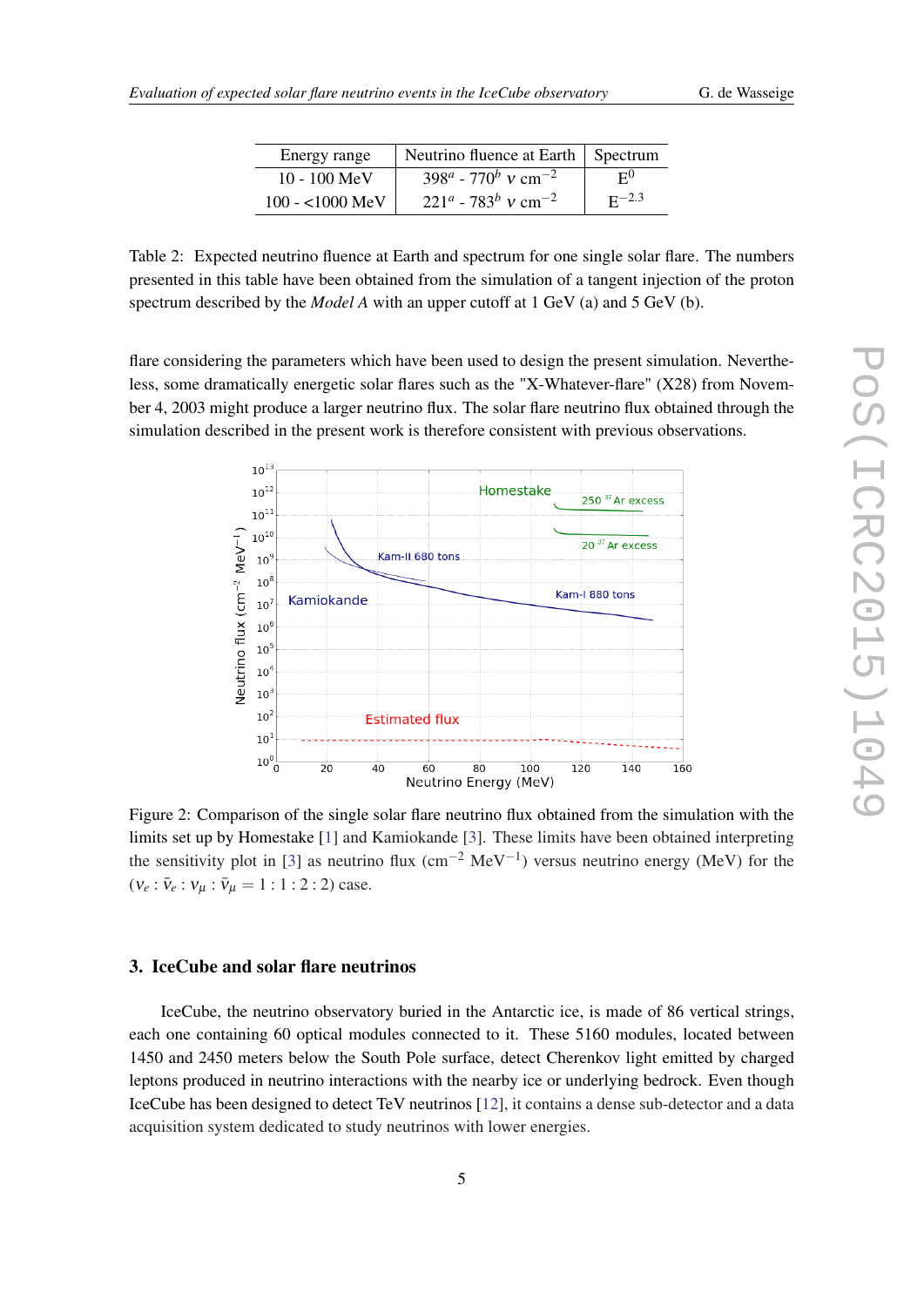<span id="page-5-0"></span>

| Detector | Energy range     | Expected number of events | Required for          |
|----------|------------------|---------------------------|-----------------------|
|          |                  | for one solar flare       | a $3\sigma$ detection |
| I3/SNDAQ | $10 - 100$ MeV   | $100^a - 193^b$           | 50000                 |
| DC.      | $100 - 1000$ MeV | $25^a - 89^b$             | 100                   |

Table 3: Comparison of the expected number of events for one single solar flare in the Supernova system (I3/SNDAQ) and DeepCore (DC) with the required number of events for a  $3\sigma$  detection. The numbers have been derived from results presented in Table [2](#page-4-0) for a upper cutoff at 1 GeV (a) and 5 GeV (b).

DEEPCORE (DC): This sub-detector of IceCube is made of 15 strings (7 IceCube + 8 additional). DeepCore is able to detect neutrinos of 100 MeV and above because of its higher density of optical modules. This denser part allows IceCube to be more sensitive to atmo-spheric neutrino oscillation studies and dark matter searches [\[13](#page-7-0)].

SUPERNOVA DATA ACQUISITION SYSTEM (I3/SNDAQ): This system has been implemented in view of the detection of supernova neutrinos. By searching for an increase in the noise level of the detector, the Supernova data acquisition system is able to detect fast transient bursts of neutrinos with an average neutrino energy as low as 10 MeV [\[14](#page-7-0)]. It could therefore be used to detect large neutrino bursts in general.

In order to evaluate the sensitivity of IceCube to solar flare neutrinos, a Monte-Carlo simulation of the production and propagation of the Cherenkov light related to the solar flare neutrino interactions in the nearby ice has been carried out. The effective mass  $M_{\text{eff}}$  (reflecting the fiducial volume) is established this way. Therefore, the number of events detected by IceCube is given by:

$$
N_{\text{events}} = \int_{E_{\text{min}}}^{E_{\text{max}}} N_A \sigma(E) M_{\text{eff}}(E) \frac{d\phi(E)}{dE} dE \tag{3.1}
$$

Where  $N_A$  stands for the Avogadro number,  $\sigma(E)$  is the neutrino-ice cross-section at the considered energy [[15,](#page-7-0) [16](#page-7-0), [17](#page-7-0)] and  $d\phi(E)/dE$  the solar flare neutrino spectrum expressed in Table [2](#page-4-0). This number of events has been calculated for both DeepCore and the Supernova system as shown in Table 3<sup>4</sup>. In order to estimate if the computed numbers of events would lead to a significant detection, we have evaluated the expected background integrated over the duration of a solar flare. The number of background events presented in Table 3 has been obtained for an integration time of 4 minutes (the reason is detailed in Section [4\)](#page-6-0). Table 3 shows the required number of events for a 3  $\sigma$  detection.

One can easily read from Table 3 that a 3  $\sigma$  detection does not seem possible using only the Supernova data acquisition system. On the other hand, DeepCore appears to be a promising way to detect solar flare neutrinos with an energy above 100 MeV.

<sup>&</sup>lt;sup>4</sup>The oscillation mixing is not taken into account in the present calculation. The effect is expected to be minor since IceCube is sensitive to all electron and muon channels.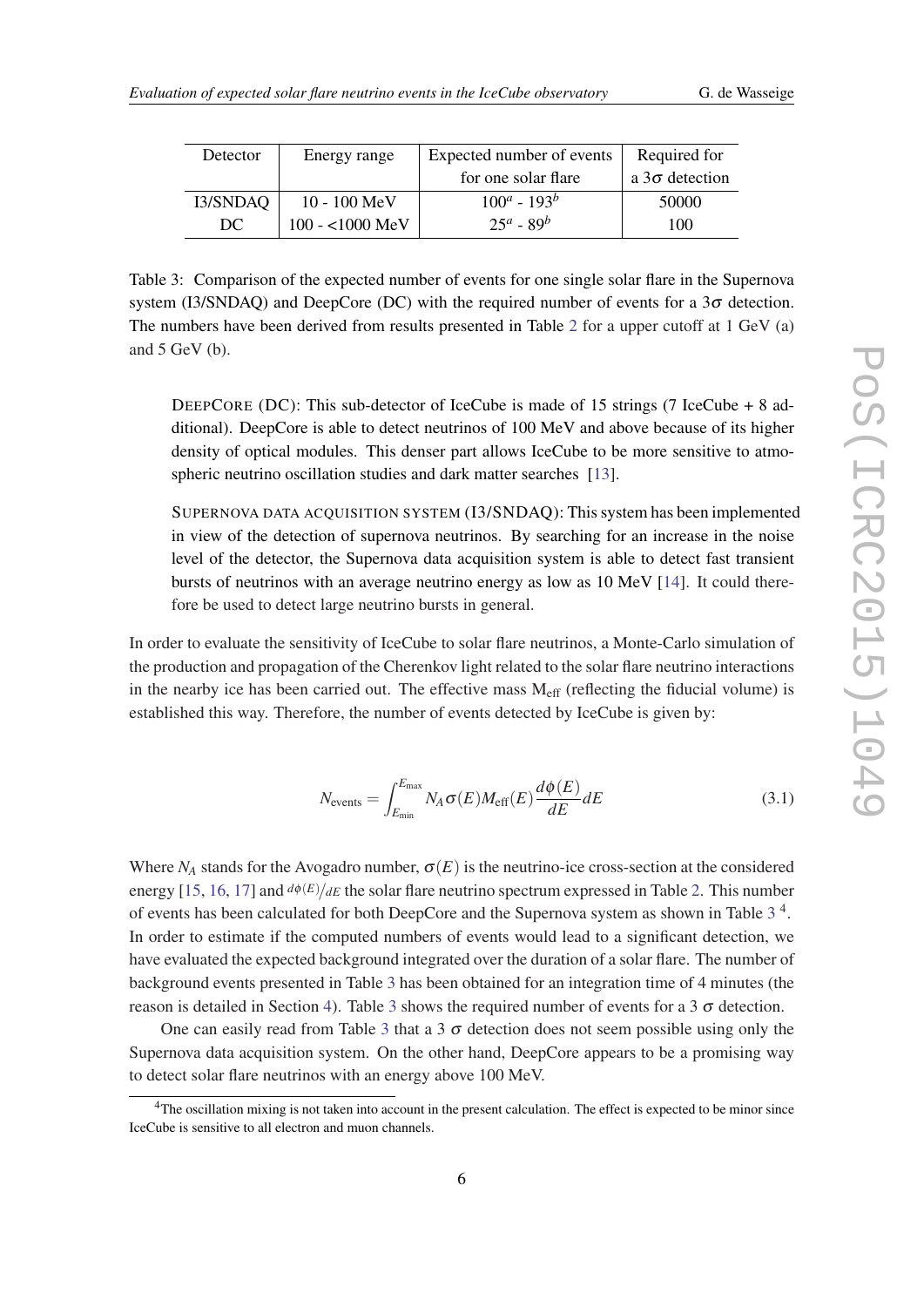#### <span id="page-6-0"></span>4. Novel idea for a stacking analysis

As shown in Table [3,](#page-5-0) there is a realistic chance to detect solar flare neutrinos above 100 MeV with DeepCore. However, even if a detection during an individual flare might be possible, a stacking analysis will be more promising in any case. In order to maximize the chance of a detection, we will define new criteria on the solar flare selection rather than considering systematically every solar flare with a total number of registered photon counts  $I > I_{threshold}$  as it has been done in [\[4\]](#page-7-0) for example. The sample will be restricted to solar flares for which pion-decay gamma-rays have been observed by e.g. Fermi-LAT [\[18\]](#page-7-0). We will call these specific solar flares "pion-flares". Moreover, considering that the background in IceCube described in Section [3](#page-4-0) will increase with the integration time of the analysis, we will focus our search on the impulsive phase of the pion-flares. Indeed, the pion-decay gamma-ray emission in this impulsive phase of the flare is a burst with a full-width at half-maximum of maximum 4 minutes as illustrated in Figure 3 [\[19](#page-7-0)]. Using satellite data as a reference, a time-profile analysis (such as in [\[20\]](#page-7-0)) of a few solar flares would lead to a detection in the DeepCore region of Ice-



Figure 3: Time series of the impulsive phase of a pion-flare for the October 28, 2003 event [[19\]](#page-7-0).

Cube assuming the current model (see Section [2.1\)](#page-1-0). Considering that a minimum of 5 pion-flares would be required for a 5  $\sigma$  detection as shown in Figure [4](#page-7-0), using the list suggested by the Fermi collaboration [\[18](#page-7-0)] would constitute an excellent starting point.

## 5. Summary

Considering the current parameters related to the hadron acceleration in solar flares, we have designed a Geant4 simulation in order to evaluate the solar flare neutrino flux directed to the Earth. The validity of our calculated neutrino spectrum compared to previous limits has been demonstrated. Evaluating the IceCube sensitivity to these specific neutrinos, we have shown that there is a realistic chance to see a signal from a single solar flare by detecting neutrinos above 100 MeV. Nevertheless, in view of maximizing the probability of a detection, we have developed a new way to search for solar flare neutrinos by defining a specific solar flare sample as well as a narrow time-window in which we expect the neutrino production. According to the current simulation, five specific solar flares in a stacked analysis would be enough for a 5  $\sigma$  detection in the most optimistic case but for a realistic proton spectrum.